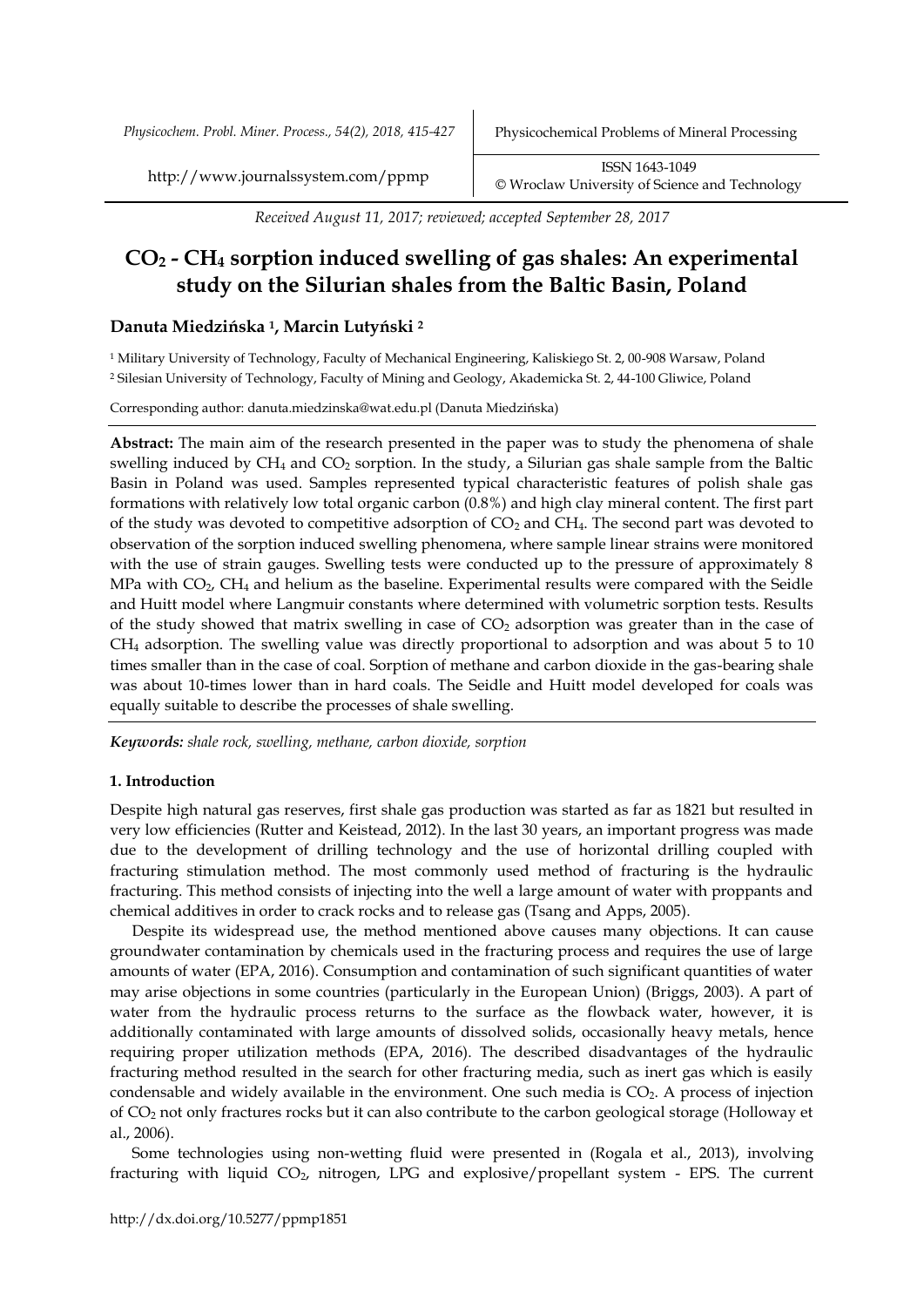fracturing technology is applicable to specific areas with fluid sensitive shale rocks. Based on current hydraulic fracturing performances in Poland, shale has certain volume of low density smectite clay that has tendency to adsorb water based fracturing fluid and to swell (Rogala et al., 2013).

Shale is characterized by its dual porosity system: it contains both primary (micro pores and meso pores) and secondary (macro pores and natural fractures) porosity systems. The primary porosity system contains the vast majority of gas-in-place, while the secondary porosity system provides the conduit for mass transfer to the wellbore. Primary porosity gas storage is dominated by adsorption (Dahaghi, 2010).

Primary porosity is relatively impermeable due to its small pore size. Mass transfer for each gas is dominated by diffusion that is driven by the concentration gradient. A flow through the secondary porosity system is dominated by the Darcy law that relates a flow rate to the permeability and pressure gradient (Dahaghi, 2010).

When the pressure of a natural fracture system in shale drops below the critical desorption pressure, methane starts to desorb from the primary porosity system and is released into the secondary porosity system. As a result, the adsorbed gas concentration in the primary porosity system near the natural fractures is reduced. This reduction in pressure creates a concentration gradient that results in mass transfer by diffusion through the micro and meso porosity (Dahaghi, 2010). The adsorbed gas continues to be released as the pressure is reduced (Cipolla et al., 2009). On the basis of those mechanisms the analyses of the new innovative method of gas shale fracturing and gas recovery coupled with carbon dioxide storage have been developed in the Department of Mechanics and Applied Computer Science of the Military University of Technology in Warsaw, Poland.

Fractured shale reservoir is to some extent similar to a coalbed, where the rock is also source and the sink for the gas. Coal is also characterized by the dual porosity system where gas flows diffusely from coal matrix and then with natural fractures to lower pressure regions (Swami, Settari, 2013).

The characteristic property of gas flow in coal structure is the matrix swelling effect, in which during gas adsorption, coal matrix volume increases, what results in the decrease of coal permeability by decreasing fracture apertures as shown in Fig. 1 (Durucan et al., 2009).



Fig. 1. Rock matrix swelling effect caused by gas adsorption (a) and shrinkage effect caused by gas desorption (b)

During the gas desorption process, a contrary to swelling phenomenon occurs: coal matrix volume decreases, what increases the fracture width and as a result - permeability. Swelling effect can be described with the use of swelling ratio, which for methane sorption on coal is between  $2\times10^{-4}$  MPa to  $11\times10^{-4}$  MPa and for CO<sub>2</sub> sorption – from  $2\times10^{-4}$  MPa to  $40\times10^{-4}$  MPa (Joubert et al., 1973; Crosdale et al., 1998; Hildenbrand et al., 2006; Dutta et al., 2006; Day et al., 2008). Previous studies of swelling phenomena on coal show that swelling caused by  $CO<sub>2</sub>$  adsorption is approximately twice as much as swelling caused by methane one. This effect has a dramatic impact on the permeability decrease (particularly for low permeability coals  $\leq 2$  mD) when CO<sub>2</sub> is pumped into the reservoir (Day et al., 2008). In general, swelling of coal is directly proportional to adsorption capacity (Hildenbrand et al., 2006). It is anticipated that similar effect for  $CO<sub>2</sub>$  and  $CH<sub>4</sub>$  sorption will probably appear in gas bearing shales.

The aim of the research presented in this paper is to study gas exchange effect and swelling phenomenon caused by  $CO<sub>2</sub>$  and methane sorption on shale gas rock sample. The samples were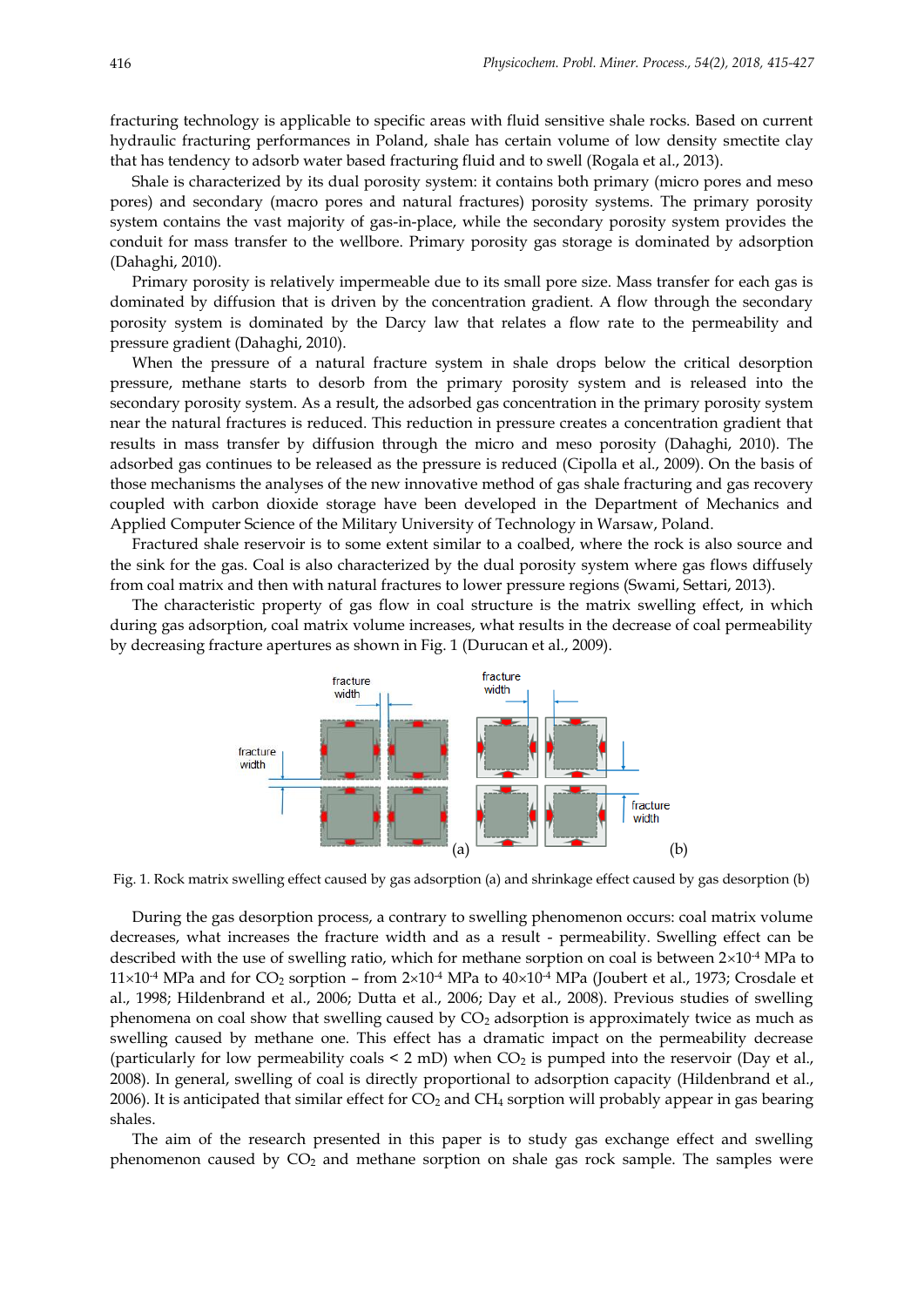collected from a gas bearing horizon at the depth of 3 km in an exploratory well in Poland. The presented research is a part of developed shale gas recovery Polish technology.

#### **2. Experimental methods and materials**

#### **2.1 Sample description**

For the purpose of the study Silurian shale rock from the Baltic Basin region with organic carbon content (TOC) of 0.8% was selected. This value of TOC allows to consider rock as a maternal one for hydrocarbons generation. A van Krevelen diagram with marked used sample is shown in Fig. 2. Shale has the gas producing potential (gas generation window), however it can be inconclusive due to the small number of samples used for Rock-Eval analysis. Detailed results of Rock-Eval analysis of the selected samples are presented in Table 1. Quantitative XRD analysis of researched rocks (see Fig. 3) show characteristic features of gas shales from the Baltic-Podlasie-Lublin Basin (Central-Eastern Europe) with relatively low TOC and high clay minerals content (Kuila et al., 2014). Samples designated for the experiments were cut from the cores acquired using core directly from the exploratory well. Only uncracked and visually sound cores were selected for the experiments.



Fig. 2. Van Krevelen diagram showing selected shale sample used for research

| $\mathbf{I}$ max | 51            | 5 <sub>2</sub> | Э3                          | PI                | PC.            |
|------------------|---------------|----------------|-----------------------------|-------------------|----------------|
| ſ°С              | [mgHC/g rock] | [mgHC/g rock]  | [mgCO <sub>2</sub> /g rock] | $[S_1/(S_1+S_2)]$ | $\mathsf{I}\%$ |
| 437              | 0.52          | 1.04           | 0.42                        | 0.33              | 0.15           |
|                  |               |                |                             |                   |                |
| RC               | TOC.          | НI             | ОI                          | total MINC        |                |
| [%]              | $\frac{9}{6}$ | [mgHC/g TOC]   | [mgCO <sub>2</sub> /gTOC]   | $\frac{9}{6}$     |                |

Table 1. Results of Rock-Eval analysis of shale rock samples

#### **2.2 Competitive sorption tests**

In order to simulate CO<sub>2</sub> pumping and CH<sub>4</sub> recovery process, a typical volumetric sorption setup was used. To measure concentration of outflowing gas the setup was equipped with gas analyzer (Fig. 4). Draeger X-am 7000 gas analyzer was used to measure  $CH_4$  and  $CO_2$  concentration in 0-100% range (accuracy  $\leq \pm 2.0$  Vol.% CO<sub>2</sub>;  $\leq \pm 5.0$  % Vol.% CH<sub>4</sub>). Gas pressure and flow on the outlet from the reference cell were regulated by reduction needle valve. The apparatus was placed in a thermostatic bath (stability 0.1 $\degree$ C) to achieve stable temperature of 50 $\degree$ C and consequently to keep CO<sub>2</sub> in supercritical state. Pressure was monitored using WIKA S-20 pressure transducers (accuracy 0.125%) and recorded with APAR205 data acquisition system.

The shale sample was crushed with the use of a mortar to increase its specific surface and to facilitate access to the pores resulting in the acceleration of sorption process. It must be mentioned that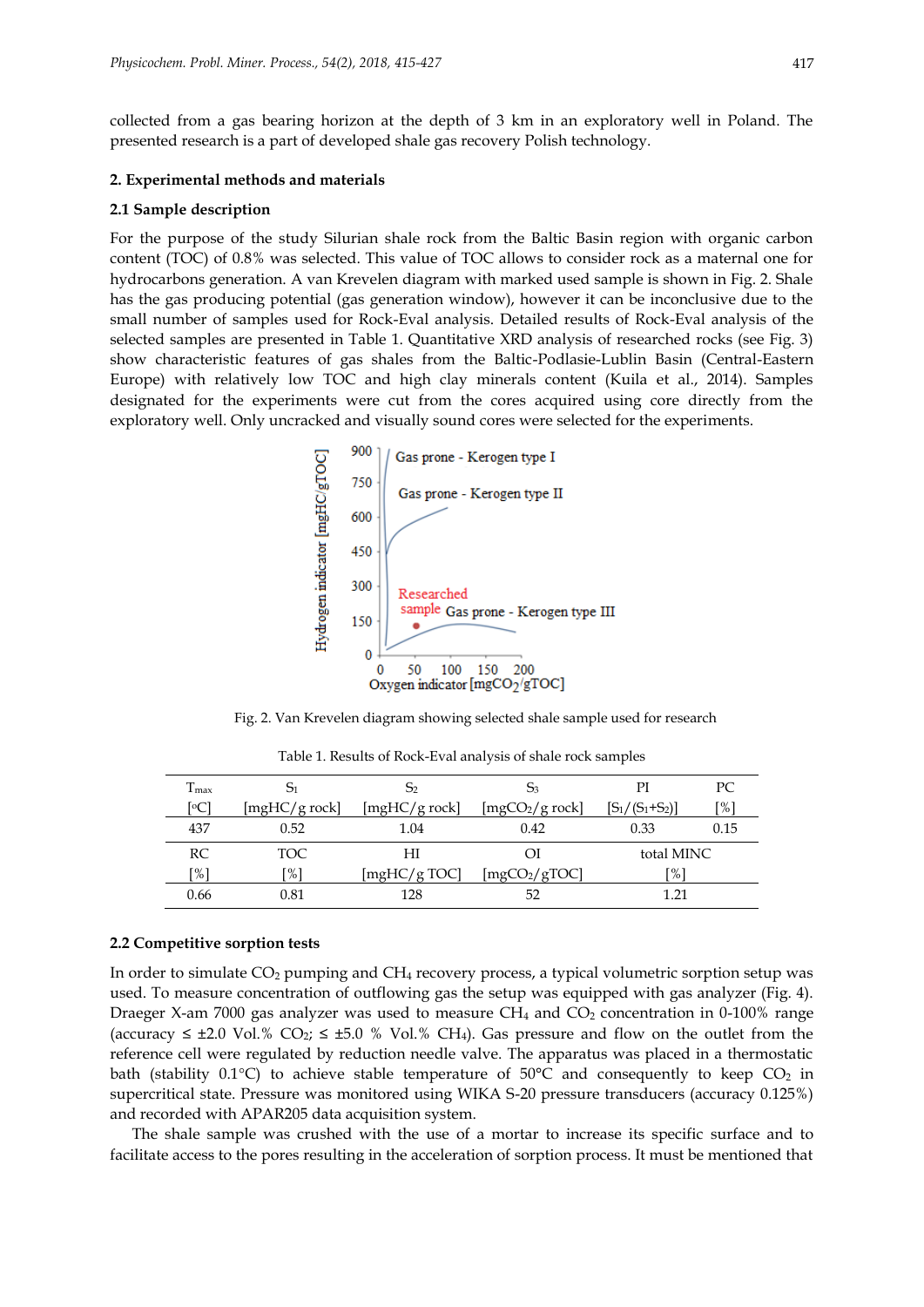a disk mill was not used for sample preparation since too large disintegration of the sample could result in the changes of primary porosity system.



Fig. 3. XRD analysis of shale sample used in tests



Fig. 4. Scheme of the setup for  $CO<sub>2</sub>/CH<sub>4</sub>$  competitive sorption tests

The experiment begun after measuring the void volume of the sample cell. For that purpose, a non-sorptive gas (helium) was used. The void volume of the sample cell which consists of apparatus dead volume and pore space was 64.58 cm<sup>3</sup>. In the first step of the test the shale rock sample was saturated with methane to the pressure value of 13.71 MPa and sorption equilibrium was achieved after 72 hours. The amount of adsorbed methane was  $0.1769$  mmol per gram of shale  $(3.96 \text{ m}^3 \text{ per Mg})$ of dry shale mass). The next steps of the experiment were as follows: methane release from the reference cell with closed valve 1,  $CO<sub>2</sub>$  pumping into reference cell to the pressure of 7.3 MPa (supercritical phase), valve 1 opening – gases mixing (24 hours), pressure decrease to 9.07 MPa, valve 1 closing – measurement of gases concentration, gases mixture evacuation from the reference cell, valve 1 opening – desorption and pressure decrease to 6.24 MPa, valve 1 closing – measurement of gases concentration, gases mixture evacuation from the reference cell, valve 1 opening – desorption and consequent pressure decrease to 3.84 MPa, final valve 1 closing – measurement of gases concentration, gases mixture evacuation from the reference cell.

## **2.3 Swelling measurement method and apparatus**

Some research on swelling/shrinkage phenomena of coal matrix can be found in the literature (Reucroft, Sethuraman, 1987; Mazumder, Wolf, 2008; Majewska et al., 2009; Hol et al., 2014; Staib et al., 2014). Swelling/shrinkage measurement methods of this phenomena can be divided into methods using strain gauges, acoustic methods and optical ones.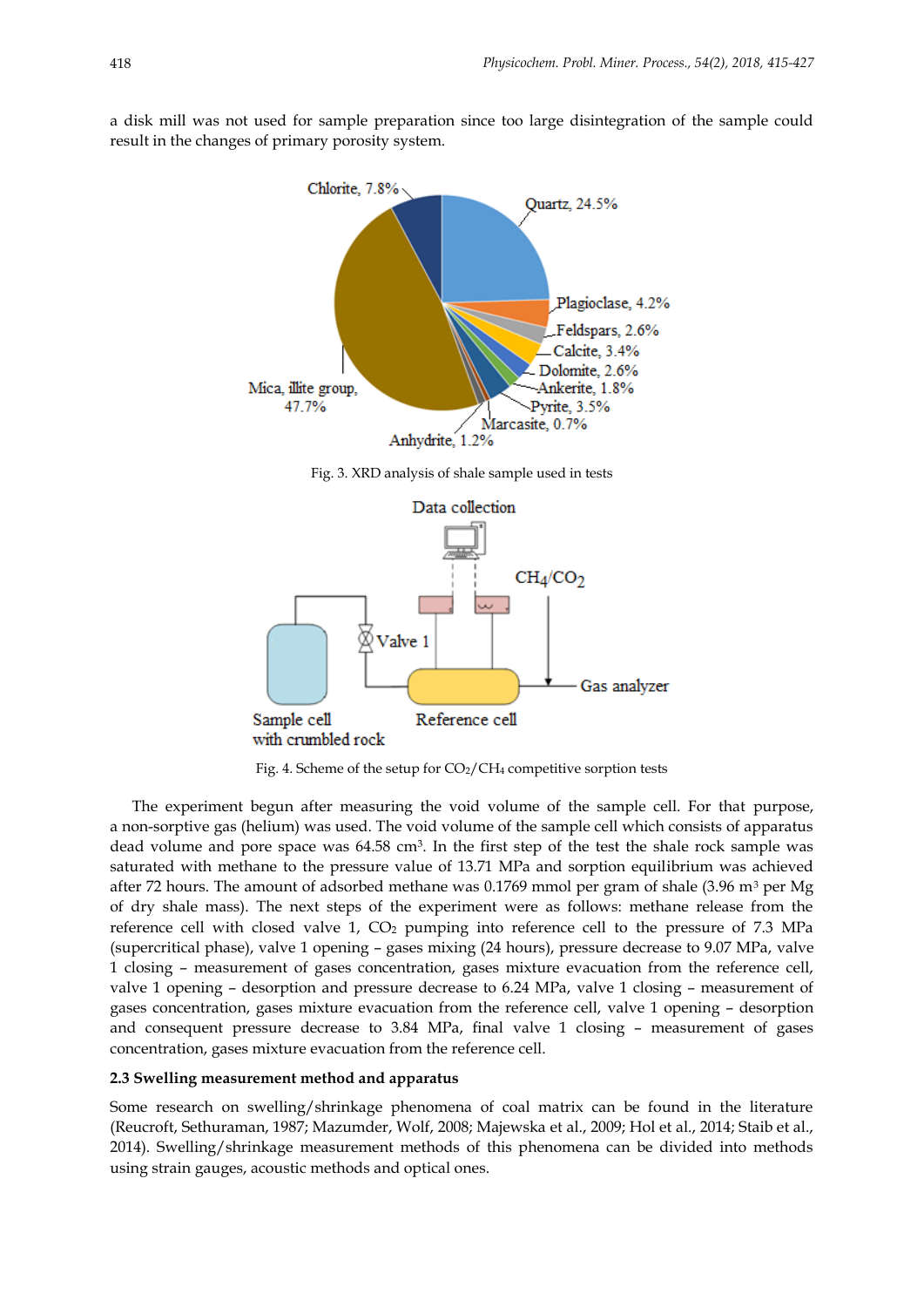In the presented study method using strain sensors was applied for rock samples longitudinal elongation measurements. This method was chosen because relatively large pieces of shales were available and there was a possibility to glue strain gauges. Significant advantage of this method is the fact that large samples are more representative for the in-situ conditions. On the other hand, equilibration times are longer and experiments may last up to few months.

The experimental setup (Fig. 5) was designed to measure rock swelling induced by gas adsorption. The apparatus was built of high pressure chamber, 8-channels strain gauges testing system TMX-0108E, pressure transducer and recorder, automatic heating system, data acquisition system, highpressure pump.

Folic resistance extensometers were glued on the sample surfaces vertically and horizontally to the shale layers with the use of epoxy resin and connected to measurement system. For the purpose of strain measurements in comparison to the initial state it was decided to place the referenced samples outside the high-pressure chamber.

Wires soldered to the strain gauges were led out from the high-pressure chamber (Fig. 5) via the SWAGELOK through-connector system additionally filled with glue. Pressure was measured using a pressure sensor WIKA while the temperature using Pt100 sensor (1/3 class B). Pressure of supplied gas was increased by the pump MAXIMATOR DLE-15-30. Pressure and temperature readings were recorded with APAR205 recorder while strain values using an eight-channel strain gauge measurement system - TENMEX TMX-0108. The high-pressure chamber was wrapped with heating tape and placed in an isolated chamber in order to simulate in-situ temperature conditions.



Fig. 5. Scheme of setup for gas shale swelling/shrinkage measurements

The apparatus contained four samples with two strain gauges for each one glued parallel and perpendicularly to the lamination (Fig. 6). Samples (marked as S1, S2, S3) were cut out from the drilling core and additionally divided into four equal quadrants cut along their diameter. The samples were approximately 2 cm thick and had approximated dimensions of 3x3x3.5 cm.



Fig. 6. Strain gauges location on shale sample

After placing the samples in a high-pressure chamber and removal of the leakage in strain gauge section there was a circuit disruption causing measurement problems for some of the samples. Finally, the successful full range measurements were performed for two samples (vertical and horizontal strain). Because of the lack of tested material, the standard error was not considered.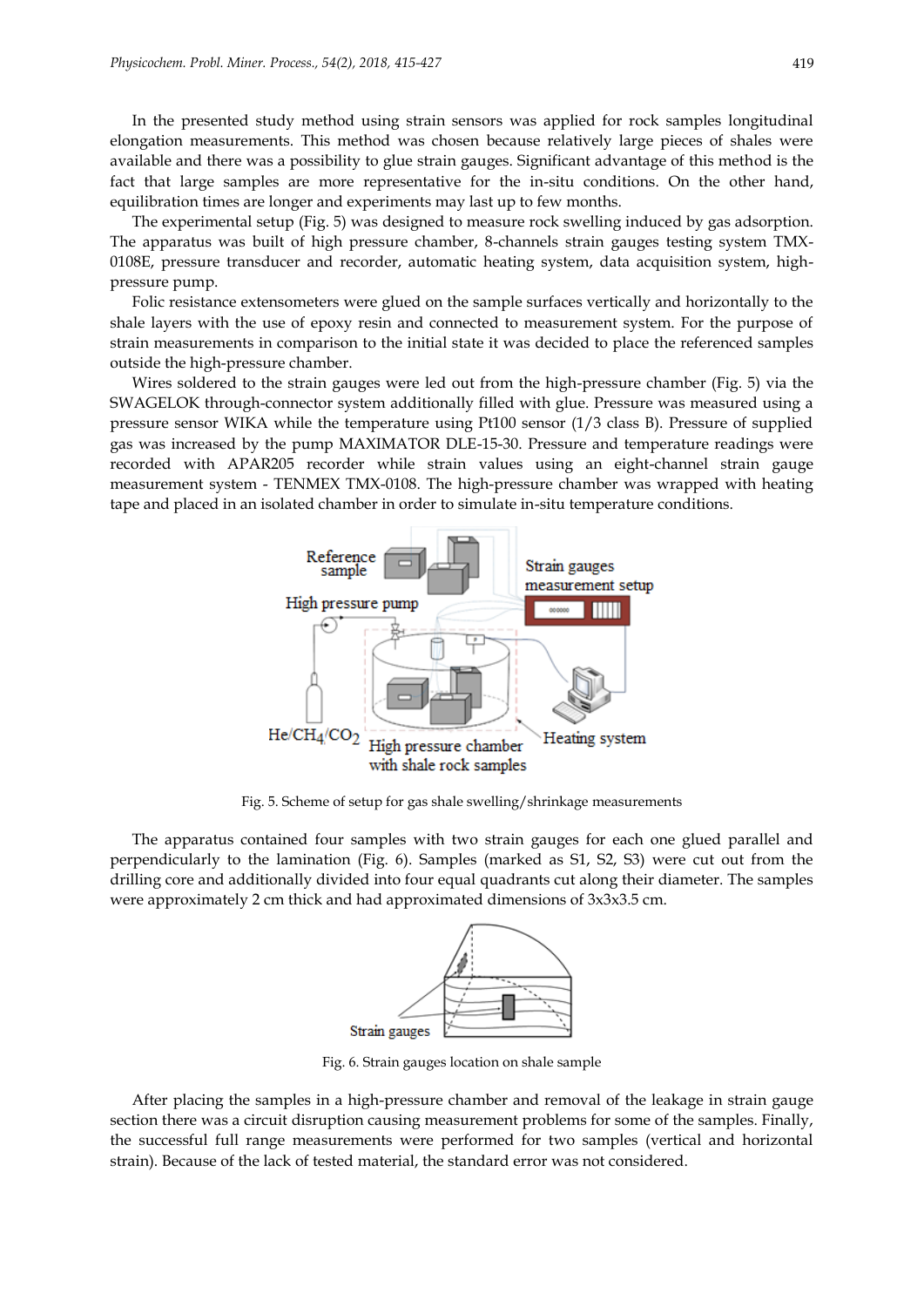Due to the limitations associated with the setup the tests were conducted up to the pressure of 8 MPa. Prior to the measurement, the measuring system was reset and the injection of the gas was performed in increments of 1.5 MPa being the compromise between long equilibration time and pressure increments commonly used in sorption measurements.

After completion of the inert gas experiments similar tests were continued on the same samples using methane and carbon dioxide respectively. Between the tests, samples were gradually degassed to atmospheric pressure, and then subjected to a vacuum for a period of several days in order to remove residual gas. The process of sample degassing was terminated when the strain gauges readings were coming back to approximately initial values (Fig 7a). Gas at each incremental step was injected after the sorption equilibrium was observed, e.g. gauge readings were stable what usually lasted several days (Fig. 7b).



Fig. 7. (a) Example of gradual desorption of gas (from approx. 3 MPa) and shale shrinkage for two samples S1 and S2 (b) Example of recorded linear horizontal strain of samples for methane adsorption under 6 MPa pressure

#### **3. Results and discussion**

## **3.1 Competitive sorption tests**

From the pumped gases mass balance calculations, it can be concluded that the amount of methane in the setup after sorption was 393.17 mmol, in which 376.19 mmol was a free gas (not adsorbed) and 16.98 mmol adsorbed on the sample, which gives 0.1769 mmol/g of gas adsorbed (per mass of solid). In total, 628.9 mmol of  $CO_2$  (marked as  $n_{CO_2}^{total}$ ) was injected into the setup. It gives the initial concentration of  $CH_4/CO_2$  in the mixture of 37.43%vol./62.57%vol. respectively - considering there is no adsorption. It means that increase in methane concentration in each step of desorption process is caused by preferential adsorption of  $CO<sub>2</sub>$  since the concentration of gases was measured in each desorption step. The results of measurements are shown in Fig. 8.



Fig. 8. Results of competitive sorption test for shale rock sample as  $CO_2/CH_4$  concentration vs. desorption pressure chart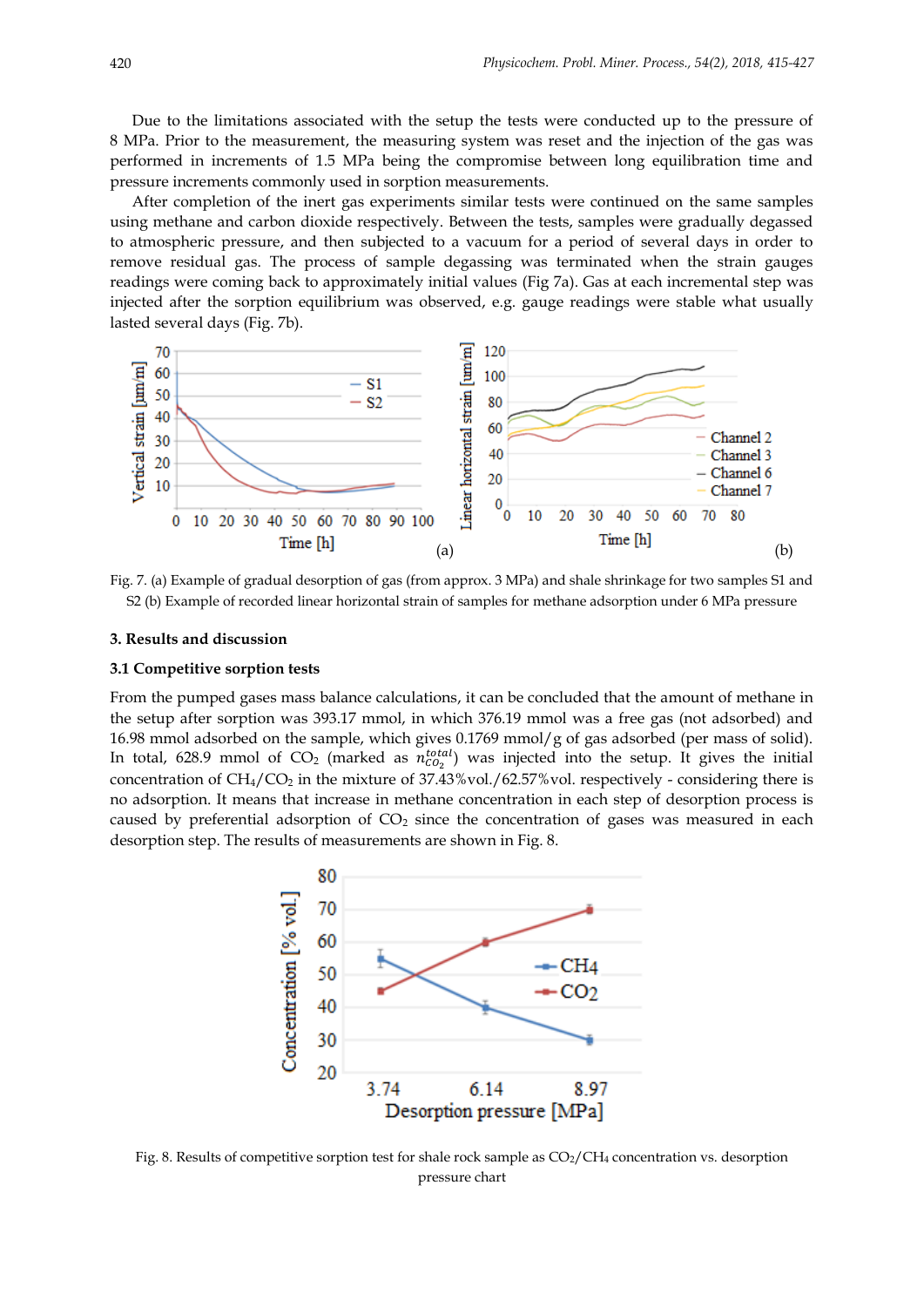Considering that it is difficult to precisely describe the amount of adsorbed gas on the base of its concentration in free phase, it was assumed that:

$$
n_{CO_2}^{free} = \frac{n_{CH_4}}{p_{CH_4}^{av}} - n_{CH_4}
$$
\n(1)

where:  $n_{CO_2}^{free}$  is the calculated amount of free CO<sub>2</sub> [mol],  $p_{CH_4}^{av}$  is the average partial pressure of CH<sub>4</sub>,  $n_{CH_4}$  is the total amount of CH<sub>4</sub> [mol]. Approximation of adsorbed CO<sub>2</sub> can be calculated on the assumption that:

$$
n_{CO_2}^{sorb} = n_{CO_2}^{total} - n_{CO_2}^{free}.
$$
\n
$$
(2)
$$

On the base of Eq. (2) the amount of adsorbed  $CO<sub>2</sub>$  in the experiment was 78.47 mmol (0.817 mmol per gram of shale sample). This amount is 4.5 times higher than the amount of adsorbed methane. Experiments described in Section 3.5 proved this observation although the ratio of  $CO<sub>2</sub>:CH<sub>4</sub>$ sorption is slightly lower.

Presented results show that alike in other organic sorbents preferential adsorption of  $CO<sub>2</sub>$  to  $CH<sub>4</sub>$  in shale samples appeared, even for quite low pressure values. Hence, one can assume that the effect of enhanced desorption of  $CH<sub>4</sub>$  appeared.

## **3.2 Swelling tests - determination of mechanical compliance factor**

The first stage of the swelling experiment was devoted to the determination of deformations that occur during submission of shale samples to inert gases. As a consequence, the calculation of the mechanical compliance factor  $(C_p)$  was carried out. For this purpose, a first set of swelling tests was performed with helium.

Determination of the mechanical compliance factor  $(C_p)$  was performed to define strain of the sample exposed to the external gas pressure. In experimental swelling tests, sorption deformation and induced impact of the gas on the sample external surface cancel each other out (Fig. 9). Therefore, the measured swelling of the sample is called the "net" deformation. It can be assumed that the deformation of the sample (*εr*) is directly proportional to gas pressure:

$$
\varepsilon_r = -C_p P \tag{3}
$$

where  $C_p$  is the mechanical compliance factor [MPa<sup>-1</sup>].



Fig. 9. Diagram of forces impacting rock sample during gas adsorption and related strains

Observation of the deformation caused by sorption of helium in coals showed that strain should be negative causing the sample to shrink because gas is not adsorbed and does not contribute to the swelling effect. In these experiments, similar observations were recorded. Apparently, shale matrix shrunk under the pressure of inert gas. Linear strain with matching trend lines used for calculations of *C<sup>p</sup>* factor is shown in Fig. 10.

Linear strains of shale samples with calculated mechanical compliance factors  $(C_p)$  are shown in Table 2. From Table 2 it is clear that the coefficients (factors) of mechanical compliance have similar values for horizontal and vertical deformations (strains) for both samples. In each sample values of *C<sup>p</sup>* for vertical deformations are higher. This might be explained by the typical features of shales –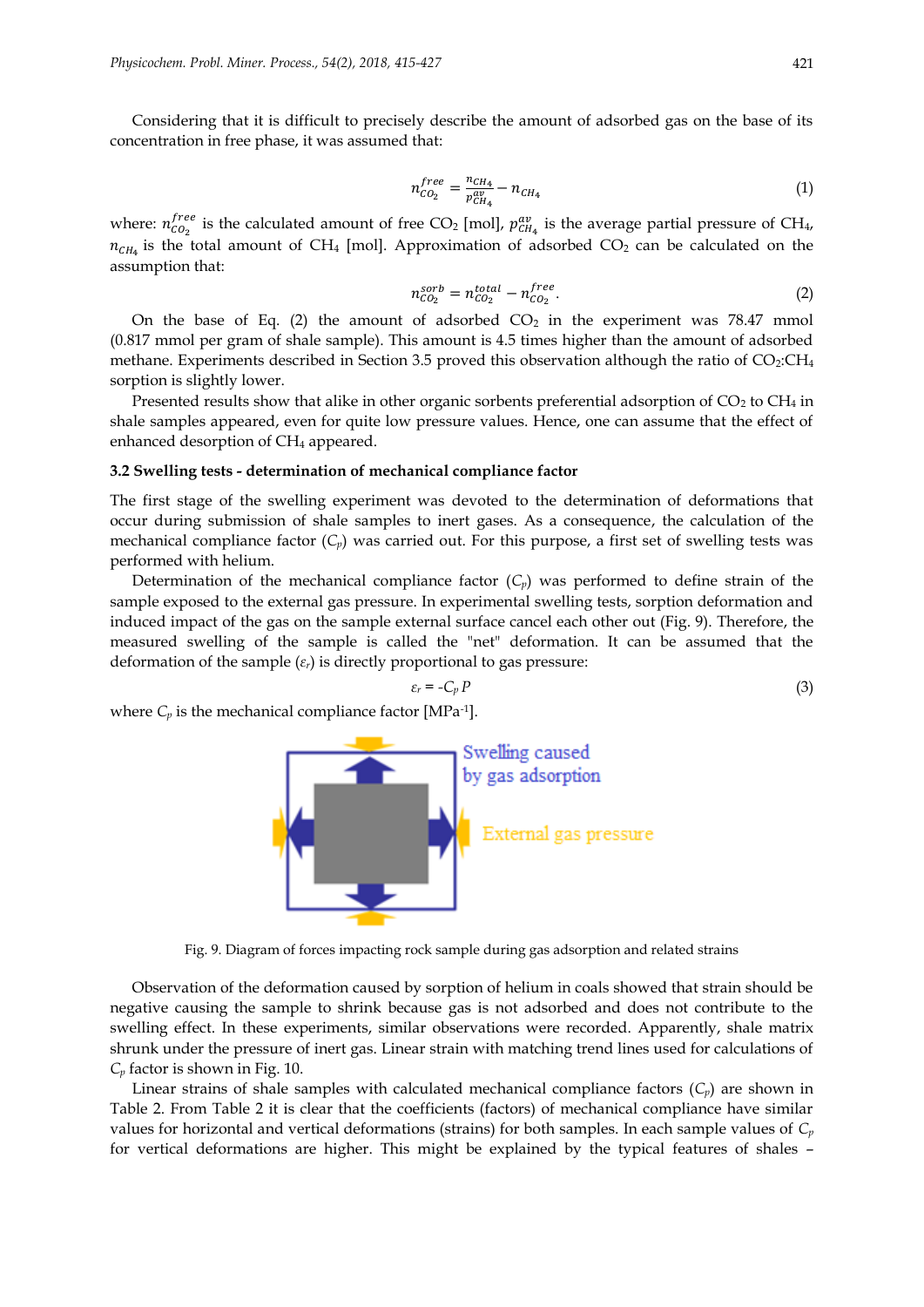lamination and cleavage. Different strains of the sample are the result of anisotropy of samples which is often visible in uniaxial strength tests (Shovkun and Espinoza, 2017; Yan et al., 2017).



Pressure [MPa]

Fig. 10. Test results for linear strain for two shale samples in function of helium pressure

|                | Strain $[\mu m/m]$ |              |            |              |  |
|----------------|--------------------|--------------|------------|--------------|--|
| Pressure [MPa] | Vertical 1         | Horizontal 1 | Vertical 2 | Horizontal 2 |  |
| 1.5            | $-24.06$           | $-5.92$      | $-13.47$   | $-14.48$     |  |
| 3.0            | $-27.72$           | $-9.48$      | $-32.56$   | $-7.50$      |  |
| 4.5            | $-40.76$           | $-19.47$     | 0.60       | $-10.26$     |  |
| 6.0            | $-41.16$           | $-20.23$     | $-41.27$   | $-33.33$     |  |
| 7.5            | $-56.45$           | $-39.86$     | $-68.30$   | $-43.29$     |  |
|                | $-0.786$           | $-0.4407$    | $-0.707$   | $-0.497$     |  |

Table 2. Test results for linear strain of shale samples with calculated mechanical compliance factors (*Cp*)

#### **3.3 CH<sup>4</sup> and CO<sup>2</sup> adsorption induced swelling**

Linear strain recording *ε<sup>m</sup>* is carried out in [μm/m] for two surfaces, however sample volumetric strain is more representative and can be defined as the sum of vertical deformation and horizontal deformation multiplied by two. This assumption is commonly used in rock mechanics (Wang, 2016):

$$
\frac{\Delta V}{V} = \varepsilon_{vertical} + 2 \cdot \varepsilon_{horizontal} \tag{4}
$$

Methane adsorption induced volumetric strain is shown in Fig.11, while volumetric strain of shale exposed to carbon dioxide adsorption – in Fig. 12.

Results presented in Figs. 11 and 12 show that volumetric strain in case of  $CO<sub>2</sub>$  sorption is greater than in case of methane one. The size of volumetric deformations, similarly to gas adsorption, is about 10-times lower than in case of coals. Results were compared with the results obtained in (Battistutta, 2010) for anthracite Selar Cornish coal from the UK (Fig. 13).



Fig. 11. Test results for volumetric strain of shale samples (S1, S2, S3) exposed to CH<sup>4</sup> at 30°C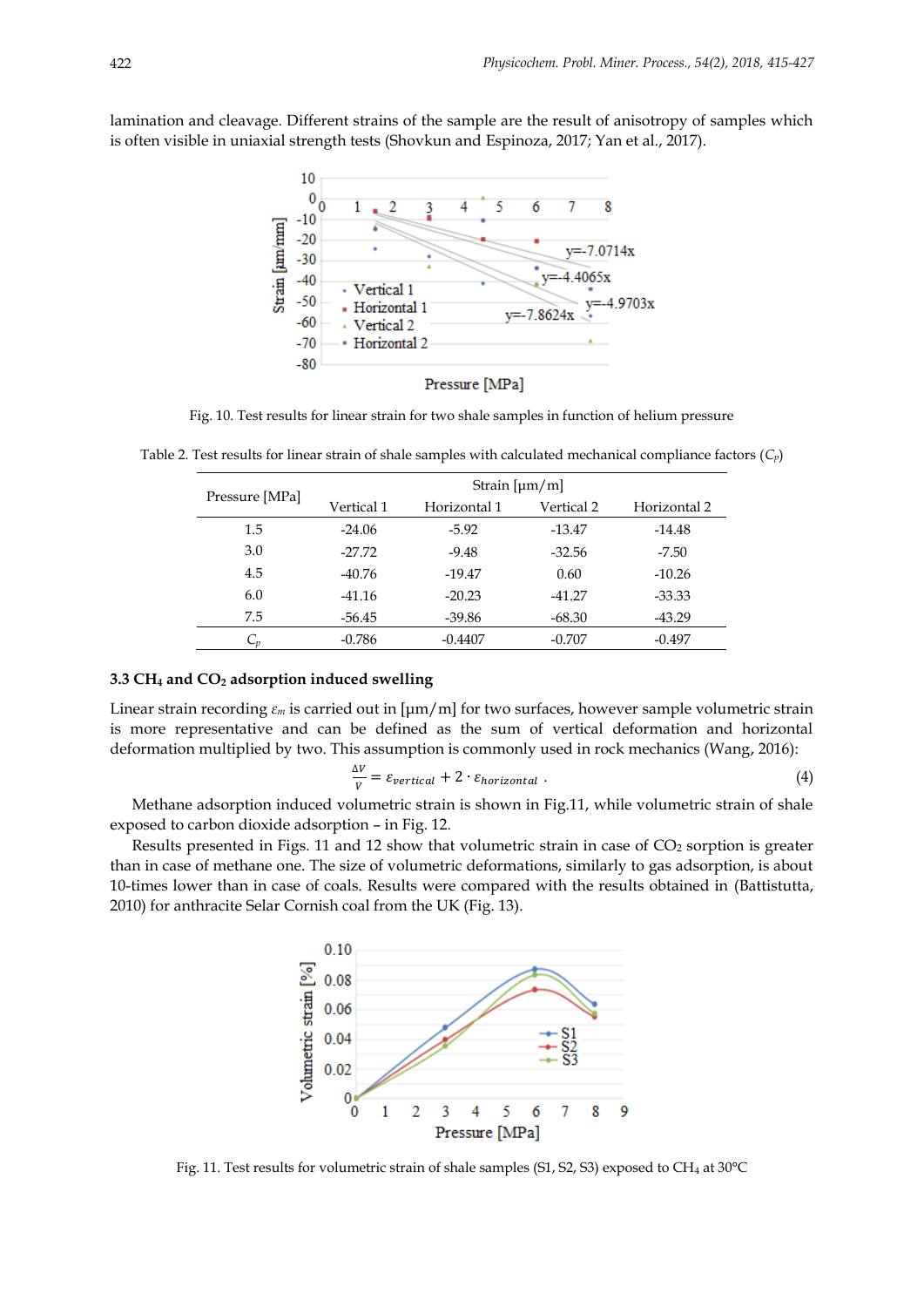It should be noted that coal sample used for comparison is a high-rank coal and results of Durucan et al. (2008) indicate that high rank coals have noticeably greater swelling effect, which as mentioned before, is directly proportional to the sorption capacity. For low rank coals, swelling factor *α* is usually lower. The comparison of these coefficients using data obtained for shale and coal is presented in the next section.



Fig. 12. Test results for volumetric strain of shale samples (S1, S2, S3) exposed to  $CO_2$  at 30°C



Fig. 13. Results of coal matrix swelling/shrinkage during sorption of CO<sub>2</sub> on Selar Cornish coal samples (adsorption - filled points; desorption - points without the filling) (after Battistutta et al., 2010)

## **3.4 Application of the Seidle and Huitt model**

Results of swelling tests show that the volumetric strain curve (Fig. 11 and 12) are similar to the type I sorption isotherm, so it can be assumed that the deformation (strain) is directly proportional to the sorption. These results are consistent with the observations made in similar studies for hard coals (Durucan et al., 2008; Battistutta et al., 2010, Hol et al., 2014; Seidle and Huitt, 1995)

In order to verify that assumption the Seidle and Huitt model (Hol et al., 2014) was applied since it relates Langmuir isotherm to the strain of the sample:

$$
\varepsilon_m = \alpha \cdot V_L \cdot \frac{P}{P_L + P} \tag{5}
$$

where  $\varepsilon_m$  is strain (0 at atmospheric pressure), *a* - matrix swelling coefficient [kg/m<sup>3</sup>], P -pressure [MPa], and P<sup>L</sup> and V<sup>L</sup> - Langmuir isotherm constants. In addition to the swelling the sample should experience the deformation (compression) caused by gas pressure acting on the external surface of the sample (mentioned earlier).

Therefore, the measurement study of swelling is the "net" deformation as follows:

$$
\varepsilon_{exp} = \varepsilon_m - c_p \cdot P \tag{6}
$$

or

$$
\varepsilon_m = \varepsilon_{exp} + c_p \cdot P = \alpha \cdot V_L \frac{P}{P_L + P}
$$
 (7)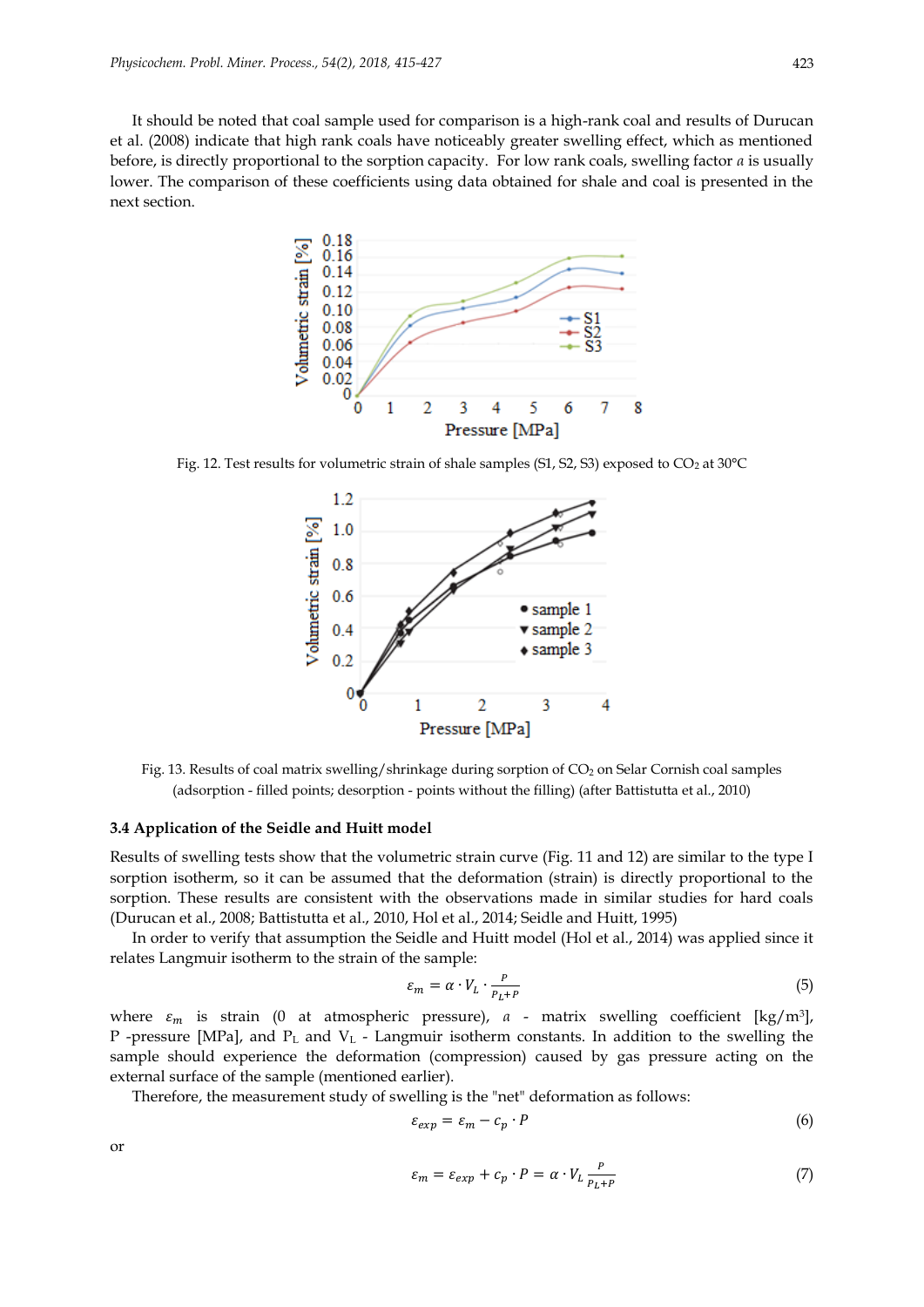in this case  $C_p$  coefficient must be determined experimentally (see Section 3.2).

## **3.5 Determination of sorption isotherms**

The use of the model describing matrix swelling caused by gas sorption requires calculations of the Langmuir model constants (*V<sup>L</sup>* and *PL*). In order to do this, experimental determination of the adsorption isotherm for each gas is required.

The basic model of Langmuir isotherm has the following form (Zheng et al., 2009):

$$
V = \frac{V_L \cdot P}{P_L + P} \tag{8}
$$

where *V* - moles of gas adsorbed per mass of sorbent  $\lfloor \frac{mmol/g}{g} \rfloor$ ,  $V_L$  – Langmuir volume (e.g. maximum sorption capacity) [mmol/g], *P<sup>L</sup>* – Langmuir pressure [MPa], *P* – pressure [MPa].

The isotherm was determined using the manometric setup described in Section 2.2. In order to calculate the excess sorption in each step, the following formula is used:

$$
m^{CO_2} = \sum_{i=1}^{N} V_{ref} \cdot \left( \rho_i^{f, CO_2} - \rho_i^{e, CO_2} \right)
$$
\n(9)

where  $V_{ref}$  is the reference cell volume [cm<sup>3</sup>] while *ρ* with superscripts *f*, CO<sub>2</sub> and e, CO<sub>2</sub> are gas densities during the stage of reference volume filling (before opening the Valve 1 connecting reference volume with the sample cell) and sorption equilibrium phase (when the Valve 1 is open). It is important that the used equation of gas state is sufficiently accurate to properly describe its behavior in supercritical conditions (e.g. above the pressure of 7.39 MPa and a temperature of 31.1° C for CO<sub>2</sub>), since it significantly affects the accuracy of the results. Such conditions occur in unconventional gas reservoirs such as gas-bearing shales or deep coal seams. Therefore, the accurate Span and Wagner equation of state for CO<sup>2</sup> (Span and Wagner, 1995), McCarthy for helium (McCarthy and Arp, 1990) and Wagner and Span (Wagner and Span, 1993) for methane is used.

 $CH<sub>4</sub>$  and  $CO<sub>2</sub>$  sorption isotherms on shales are presented in Fig. 14 and 15. It should be noted that obtained results confirmed those from experiments of the  $CH_4$ - $CO_2$  gas exchange. The maximum excess CO2 adsorption is about 2.5-3 times higher than in case of CH4.



Fig. 14. Methane sorption isotherms for shale samples at 50 °C

Slight deviation of sorption results for  $CO<sub>2</sub>$  in the region of pressure over 3 MPa is caused by the method error. Gas in the reference cell is in the supercritical phase, it is a phase very sensitive to the thermodynamic changes and keeping it in a stable condition was very difficult. Overall, calculated Langmuir constants match the data found in literature (Khrosrokhavar et al., 2014). Langmuir model constants determined for the analyzed samples are shown in Table 4.

Table 4. Langmuir model constants determined for the analyzed shale samples

|        | $V_L$ [mmol/g] | $P_L$ [MPa] |
|--------|----------------|-------------|
| CH4    | 0.10           | 4.43        |
| $\cup$ | 0.25           | 1.05        |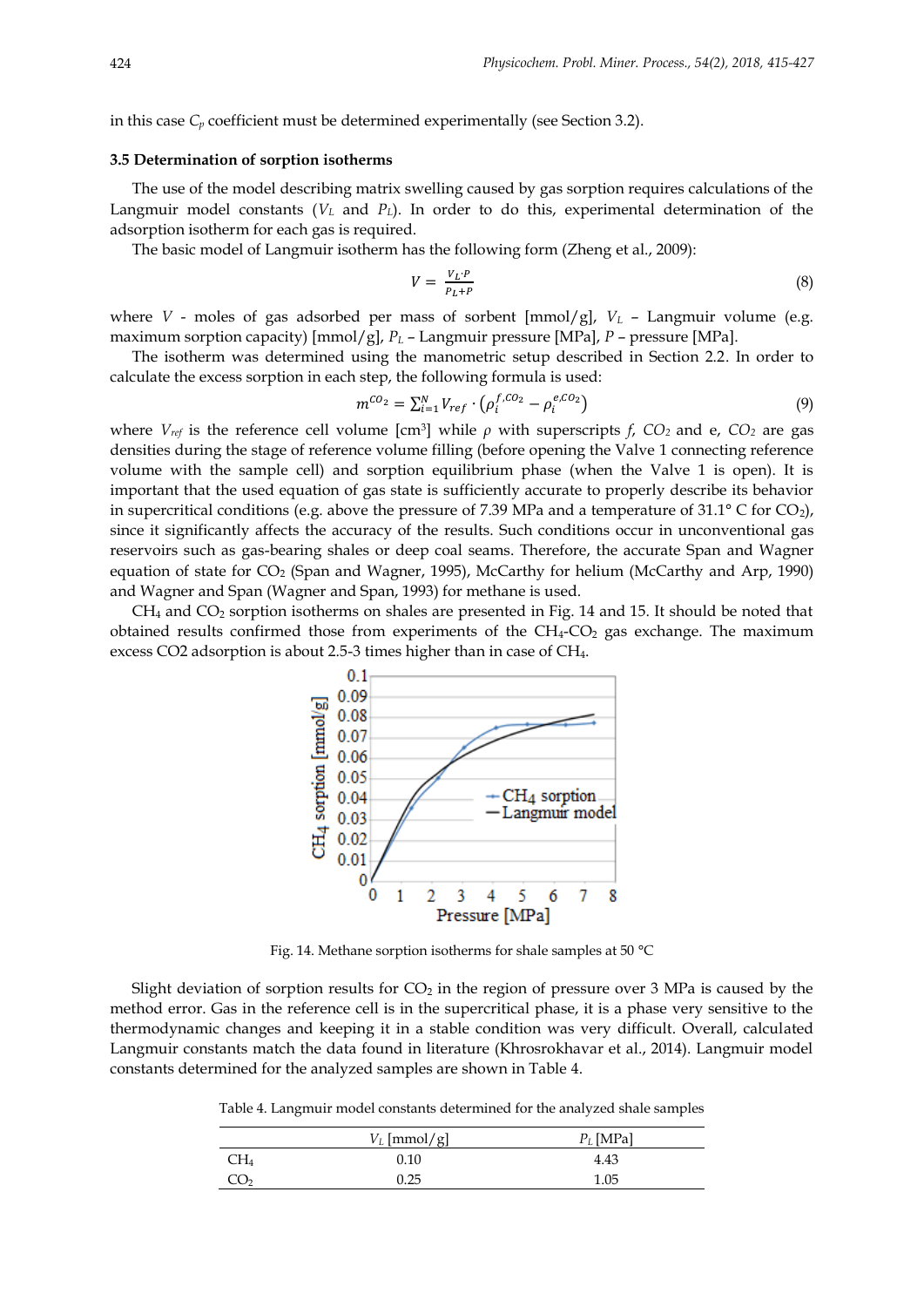

Fig. 15. CO<sub>2</sub> sorption isotherm for shale sample at 50  $^{\circ}$ C



Fig. 16. Test results for linear strain curves of shale sample

On the base of the determined Langmuir model constants, *C<sup>p</sup>* coefficient and the matrix swelling factor α, linear strain curves for each gas were determined (Fig. 16).

Additionally, linear strain was recalculated to volumetric strain and prediction of volumetric strains for the pressure of 30-35 MPa (reservoir pressure of gas bearing shale horizons in Poland) was made. The forecast presented on the background of experimental points is shown in Fig. 17.



Fig. 17. Comparison of volumetric strains of swelling shale sample modeled with Seidle and Huitt model with experimental data

Calculated shale gas matrix swelling factors were compared with the coefficients of coal swelling presented in Battistutta (2010) and the Langmuir constant *V<sup>L</sup>* in Table 5.

A comparison of obtained results with data for hard coal indicates that the matrix swelling coefficients presented similar values but the swelling of shale sample is much lower because of the lower sorption capacity. An interesting observation is that the shale gas matrix swelling coefficient α for  $CH_4$  is greater than that for  $CO_2$ . This is the opposite phenomenon than that observed for coals.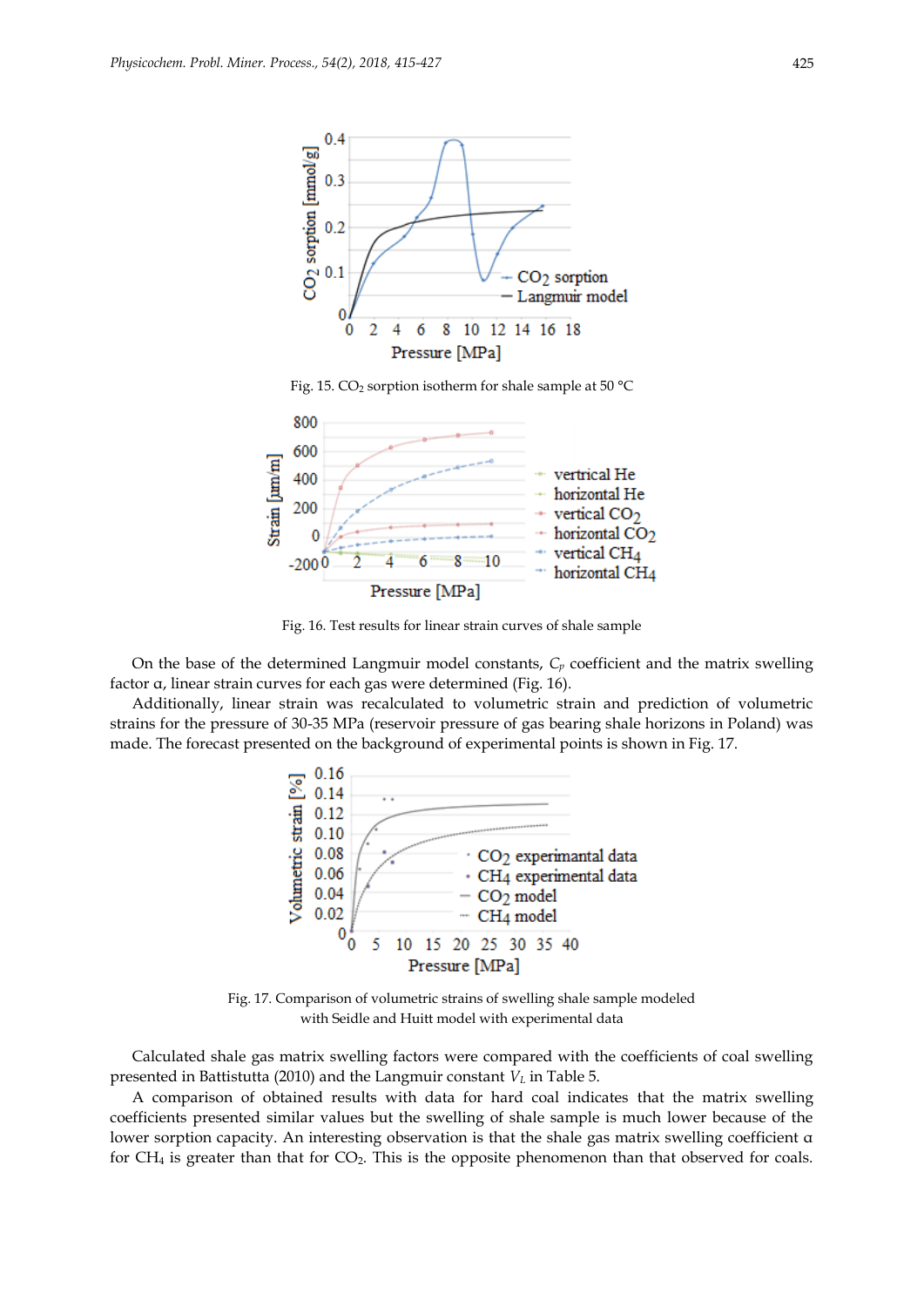However, very low values of Langmuir constant  $V<sub>L</sub>$  for CH<sub>4</sub> caused that the swelling of the shale sample was proportionally lower than for  $CO<sub>2</sub>$  adsorption.

| Table 5. Comparison of swelling coefficient $\alpha$ and Langmuir constant $V_L$ |
|----------------------------------------------------------------------------------|
| for shale and coals (Durucan et al. 2008)                                        |

|                                                                              | Flame coal   | Anthracite    | Silurian shale |
|------------------------------------------------------------------------------|--------------|---------------|----------------|
| Coefficient of matrix swelling (CH <sub>4</sub> ) $a$ , [kg/m <sup>3</sup> ] | $0.15 - 0.4$ | $0.48 - 0.82$ | 0.52           |
| Coefficient of matrix swelling $(CO_2)$ a, $\lceil \frac{kg}{m^3} \rceil$    | $0.3 - 0.8$  | $0.5 - 1.6$   | 0.24           |
| Langmuir constant $V_L$ (average value), [dm <sup>3</sup> /kg]               | $6-14$       | 16-25         | $2.4 - 6.1$    |

## **4. Summary**

The research led to the development of the full methodology of the swelling sorption measurements of gas bearing shales induced by adsorption process. So far, such studies were conducted only on hard coals. The processes of rock swelling are particularly important in case of low-permeable rock formations, where additional processes of physical sorption may increase volume of the rock matrix and as a consequence reduce permeability by closing the fracture aperture.

Finally, it can be concluded that for tested shale rocks the matrix swelling in case of  $CO<sub>2</sub>$  adsorption is greater than in case of CH<sup>4</sup> adsorption. Next, the swelling value is directly proportional to the adsorption and is about 5 to 10 times smaller than in case of coal. The calculated matrix swelling factors α are approximately 0.2-0.5 kg/m<sup>3</sup> , where in case of coals those values are in the range of 0.2- 1.6 kg/m<sup>3</sup> . Sorption of methane and carbon dioxide in the gas-bearing shale is about 10-times lower than in hard coals.

One of key findings of the study is that the Seidle and Huitt Model is suitable to describe the processes of shale swelling.

The presented research is a part of a development of the technology of a shale gas recovery with the use of  $CO<sub>2</sub>$ . Achieved results can have an impact on the gas recovery with the use of  $CO<sub>2</sub>$  when comparing to water-based fracturing methods.

#### **Acknowledgements**

The paper is supported by grant No BG2/DIOX4SHELL/14 titled "Development of guidelines for design of innovative technology of shale gas recovery with the use of liquid  $CO<sub>2</sub>$  on the base of numerical and experimental research –DIOX4SHELL", supported by the National Centre for Research and Development (NCBR) in years 2014-2017.

#### **References**

TSANG, C.-F., APPS, J.A., 2005, *Underground Injection Science and Technology*, Elsevier B.V.

- BATTISTUTTA, E., VAN HEMERT, P., LUTYNSKI, M., BRUINING, H., WOLF, K.-H., 2010. *Swelling and sorption experiments on methane, nitrogen and carbon dioxide on dry Selar Cornish coal*. Int. J. Coal Geol., 84, 39-48.
- BRIGGS, D., 2003. *Environmental pollution and the global burden of disease*. British Medical Bulletin, 68, 1-24.
- CIPOLLA, C.L., LOLON, E.P., ERDLE, J.C., RUBIN, B., 2009. *Reservoir modeling in shale gas reservoirs*. SPE125530, Charleston, West Virginia.
- CROSDALE, P.J., BEAMISH, B.B., VALIX, M., 1998. *Coalbed methane sorption related to coal composition*. Int. J. Coal Geol., 35, 147-158.
- DAHAGHI, K.A., 2010. *Numerical Simulations and Modeling of Enhanced Gas Recovery and CO<sup>2</sup> Sequestration in Shale Gas Reservoir*s. SPE, West Virginia University.
- DAY, S., DUFFY, G., SAKUROVS, R., WEIR S., 2008. *Effect of coal properties on CO<sup>2</sup> sorption capacity under supercritical conditions*. Int. J. Greenhouse Gas Control, 2, 342-352.
- DURUCAN, S., AHSANB, M., SHIA, J.-Q., 2008. *Matrix shrinkage and swelling characteristics of European coals*. Energy Proc., 3055-3062.

DUTTA, P., HARPALANI, S., PRUSTY, B., 2008. *Modeling of CO<sup>2</sup> sorption on coal*. Fuel, 87, 2023-2036.

EPA, 2016. *Study of Hydraulic Fracturing and Its Potential Impact on Drinking Water Resources*. www.epa.gov.pl.